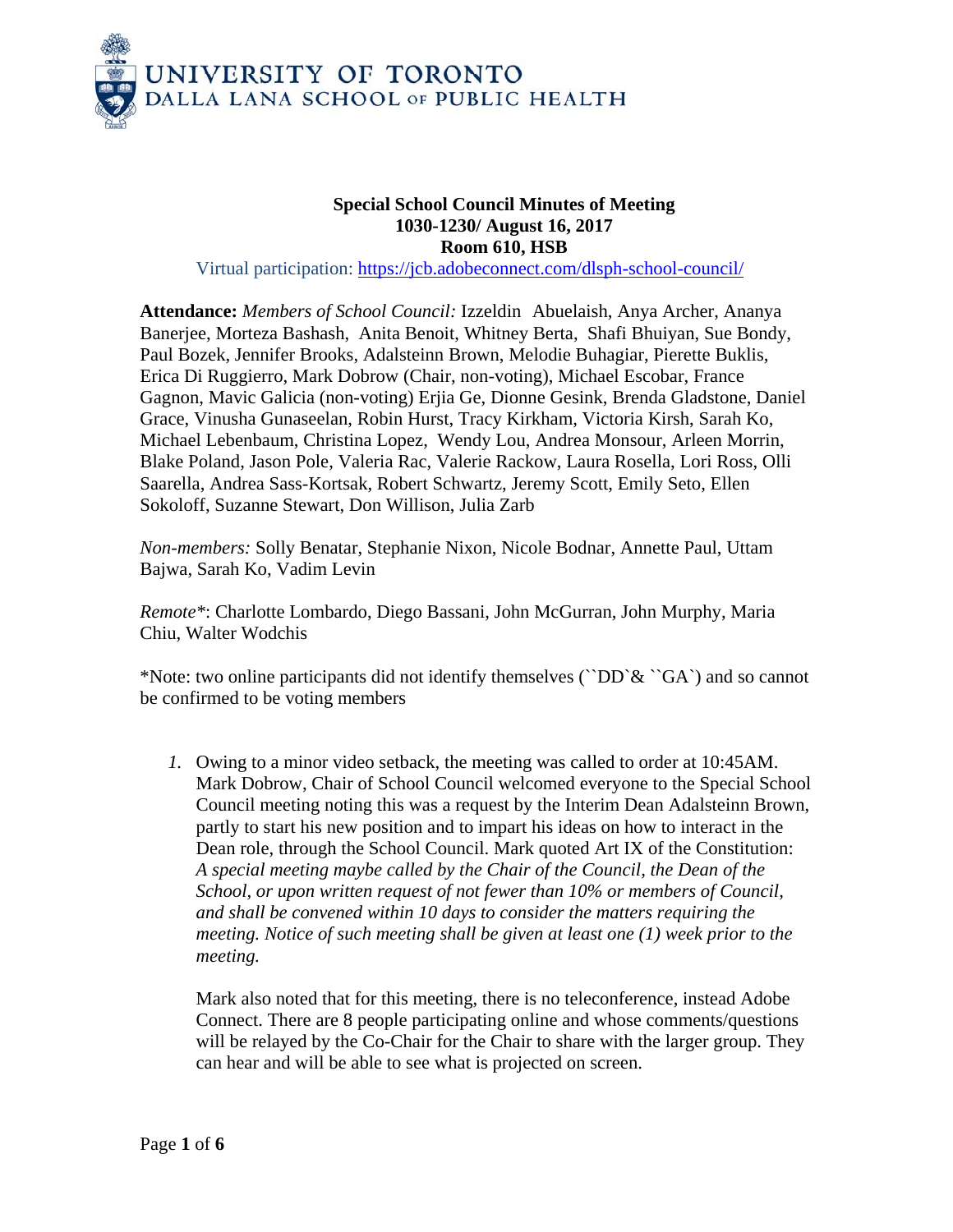

- 2. Mark presented the agenda highlighting the 4 items to be discussed and asked for a motion to approve. Steini forwarded the motion, seconded by France Gagnon. The motion passed.
- 3. Steini Brown started off by saying thanks to Mark Dobrow and Sue Bondy for Chairing and Co-Chairing the Council and to everyone for being at the meeting. He noted that the aim is to increase the importance of School Council as a venue to:
	- Come together and talk about major issues
	- Engage every stakeholder across the School
	- Vote on items and see these through implementation
	- The Dean's Office will ensure that policies are in place; the School Council meeting will be a place for faculty to learn more about these policies, engage and debate.
	- Working with the School Council Co-Chairs, we will ensure that the meetings address important items that are being addressed by the Dean's Office.

There were no questions following the Interim Dean's remarks.

4. Statement on Diversity, Equity & Excellence: Uttam Bajwa, Co Chair of the Diversity and Equity Committee (2016-17) along with Rhonda Cockerill and Arjumand Siddiqi; presenting with Stephanie Nixon

The Diversity and Equity Committee was established in 2016 by Howard Hu with the following key responsibilities: develop a diversity and equity statement; advise the DLSPH leadership on diversity and equity issues; review diversity and equity initiatives at other institutions; assess and monitor diversity at the School. Sixty four (64) people volunteered, they were all taken in and from which evolved 5 sub-committees: Developing a Diversity and Equity Statement; Review Diversity and Equity Initiatives at Other Institutions; Diversity Assessment; Benchmarks and Targets; Implementations. They met in December and came up with 4 recommendations.

- 1. School Council adopts Statement on Equity, Diversity and Excellence.
- 2. DLSPH leadership clarifies responsibility for Diversity and Equity -identify a Chief Diversity and Equity Officer -include Diversity and Equity responsibilities in all leadership job descriptions
- 3. DLSPH leadership begins Diversity and Equity Assessment
- 4. DLSPH builds on the committee's momentum and commitment to diversity and equity in 2017-18.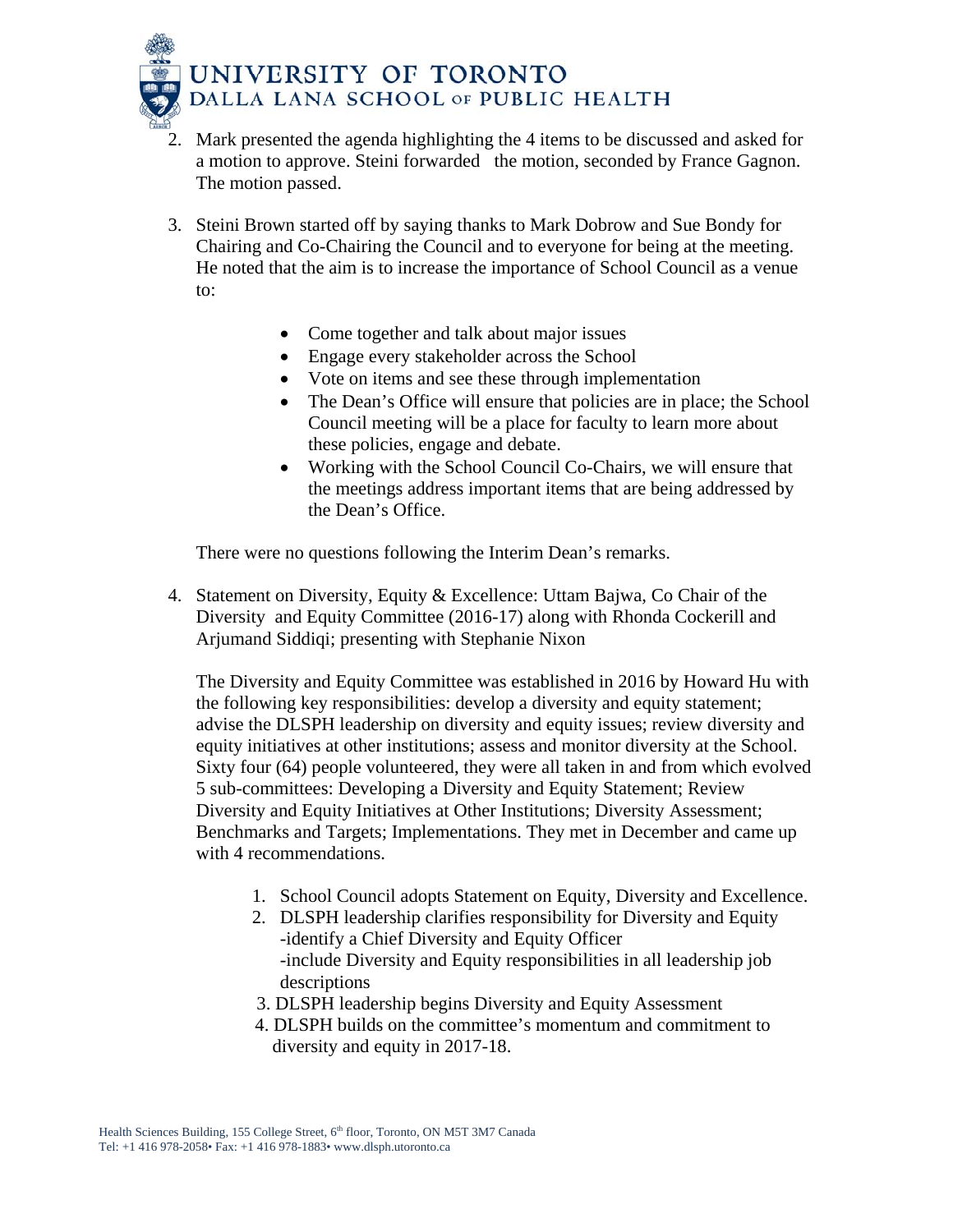

Stephanie Nixon took over; introduced herself. Nixon is a cross–appointee at DLSPH with primary appointment at the Dept of Physical Therapy, but has "deep roots" in the School; was introduced to ideas of diversity and inclusion during her masters work; did her PhD in Social and Behavioural Health Sciences and continues to engage with DLSPH grad students and doing other administration and leadership roles relating to Global Health. She is co-chair with Arjumand Siddiqi of the sub-committee on developing a diversity and equity statement.

 Nixon laid out the committee's goal to introduce the Statement to the Council and consider it for approval. In brief, the Draft Statement on Diversity, Equity and Excellence is the U of T Governing Council's Statement verbatim with additions to clarify meaning and relevance for the DLSPH.

The timeline below illustrates how the Committee arrived at the draft statement that was shared with the larger community prior to the meeting. The committee also consulted with Sandra Carnegie-Douglas, Anti-Racism & Cultural Diversity Officer, and another officer at the U of T Diversity and Equity Office. The draft was subsequently reviewed by the full Diversity and Equity Committee including Chan Shah who, along with Blake Poland, was part of the task force on ethnoracial diversity that gave its final report in 1999. This document was also used for inspiration to come up with the fine-tuned draft that is now before the School Council.



Some comments after the presentation include:

Blake Poland expressed appreciation for the hard work put into the draft, bringing the issue of diversity and equity back front and centre. The DLSPH specifics add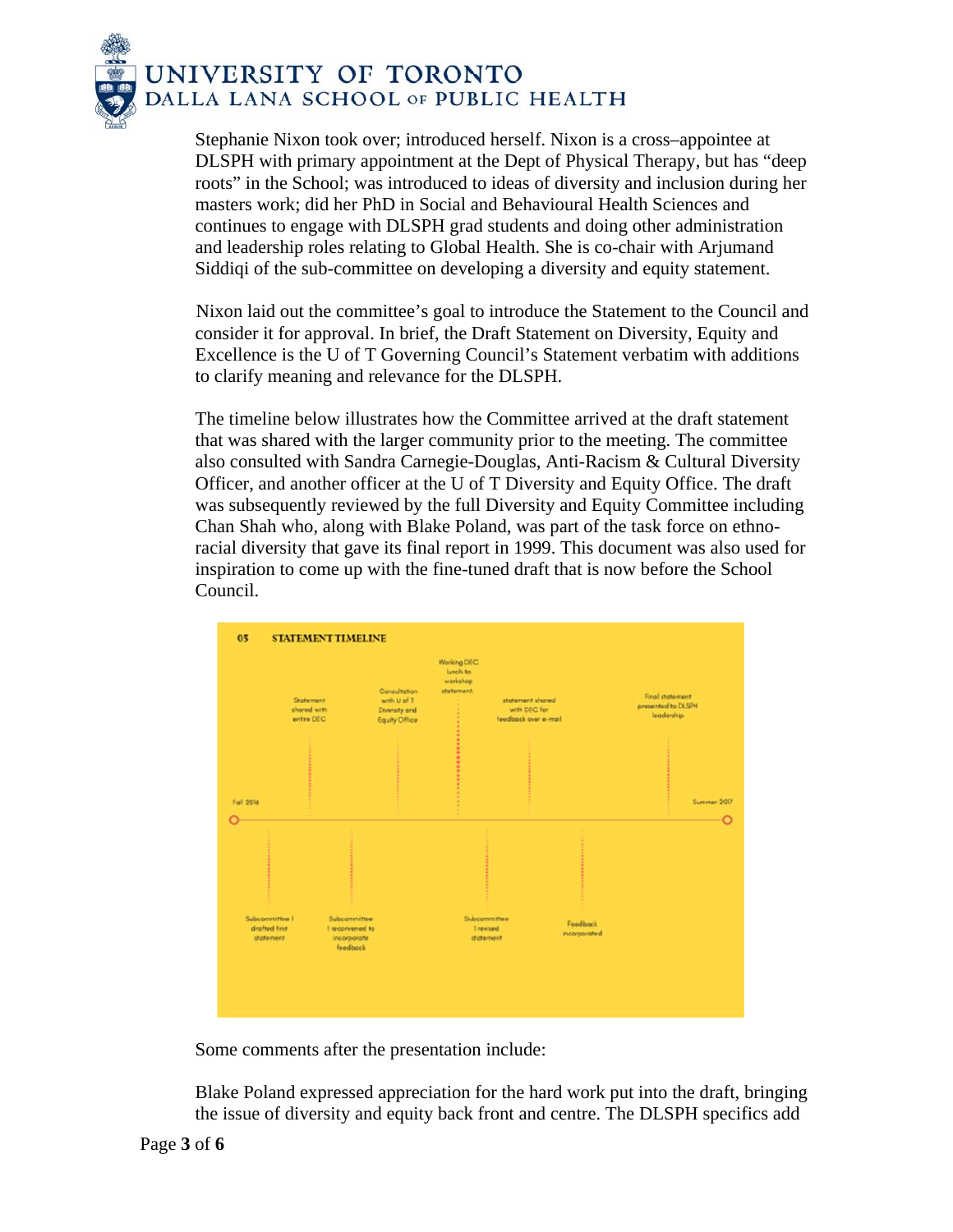

significantly to the existing U of T statement showing DLSPH leadership in this area. He followed up with a question on the mandate of the committee on subsequent steps. The answer: as of yet, the Committee's role is to advise leadership and to focus on the Statement.

Mike Escobar added that it is a powerful statement and it was also helpful to see a sub-committee on benchmarks and milestones, assessment.

Solly Benatar inquired might there be an affirmative action policy to help ensure that some of these ideals are realized? Does this notion of diversity and inclusion include diverse intellectual ideas that have been historically marginalized in the academy and for which some scholars may feel there is a threat to bring forward? Stephanie Nixon responded that one of the things the Committee is appreciative about was the scope given by Dean Hu who asked the Committee "to do what is needed to be done." Hence the Committee decided to be imaginative and thought that for the Statement to be effective, it must be pervasive, that there are different places and ways under the umbrella of DLSPH to bring this forward. The affirmative action policy may come out of future discussions during the assessment/benchmarks phase.

Erica DiRuggiero: Thanked the committee for their work and asked what U of T has done to deliver the 11 year-old statement. Uttam noted that there is a lot of work being done by the U of T Diversity and Equity Office led by the anti-racism and cultural diversity officer. The one challenge faced is that there has been little or no assessment or monitoring.

Mark asked for a motion to approve the Statement of Equity, Diversity and Excellence – Blake/Mike Escobar. All in favor. The Statement is approved.

Steini added that a short discussion might be useful on who is responsible for Diversity and Equity at DLSPH. Uttam mentioned models such as Faculty of Medicine which recently hired a Diversity Officer, a faculty member with one full time staff. Elsewhere it is a committee; in other schools the role is imbedded in one of the leadership portfolios. Recommendations and information from the Committee will be regularly discussed at School Council.

5. Teaching Effectiveness Guidelines. Mike Escobar introduced the document, noting its importance particularly for promotions and tenure. What is currently in force at DLSPH is grandfathered from the Faculty of Medicine's Teaching Effectiveness Guidelines, written in the 1990s, revised during the last two years.

Mike Escobar described the process: A committee was struck and came up with the current draft, a thicker version of the Faculty of Medicine Guidelines, largely based on the Faculty of Pharmacy's guidelines. The draft in its present form was also reviewed by the Education Committee of School Council. In parallel, the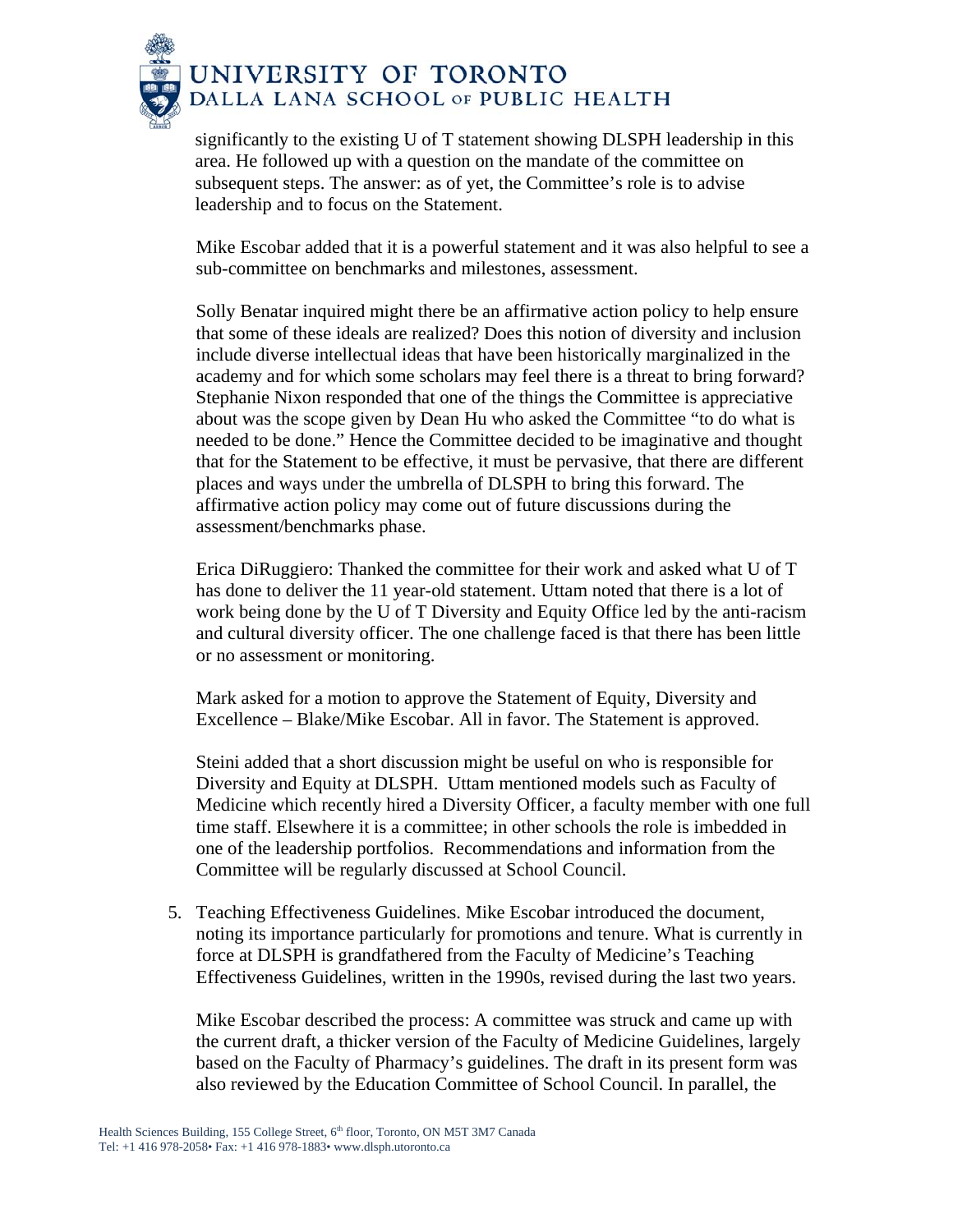

draft was submitted to the VPFAL office which sent back comments a few days before today's School Council meeting. The document is being presented to School Council for information, comments and feedback and come up with an updated version in September to be submitted to the VPFAL office, discussed at DLSPH senior administrators meeting; then to Education Committee and School Council for approval. Mike Escobar discussed the guidelines, procedures for faculty to undertake. He also requested for feedback from faculty.

Steini underscored the importance of the policy especially for faculty who are going for promotion. The guidelines have yet to be approved by the Provost's office, thus the School Council cannot vote on the matter yet.

## Comments:

- suggestion to add principles of adult education;
- sharing the document/seeking input from Centre for Teaching Support & Innovation;
- cross-referencing the guideline with the Statement of Equity, Diversity and Excellence; ensuring that sufficient number of references to the resources of CTSI and Teaching Dossier guidance are reflected in the document to assist faculty in expanding their teaching philosophy statement;
- add opportunities for sustained faculty development;
- formalizing faculty mentorship, a tool kit for new faculty
- fantastic document making the unclear clear

Steini added that the School needs to be at a place of certainty, be able to render judgment. At School Council, talk about how the School is addressing all of the teaching development, building excellence in the School.

6. Divisional Guidelines on Contracts.

Steini introduced the item for information of School Council, not as a matter for approval. Robin Hurst spoke about the draft guidelines, principles, process and pathways for review and approval of contracts, which is based on several templates within U of T, i.e. FoM as well as input from the different units in DLSPH. The pathways are presented in tables, categorized in three sections, for easy reference. Comments are welcome over the next two weeks to be submitted to the Provost's office in the beginning of September 2017 for approval.

Steini, answering a question from Sue Bondy, when things go outside of normal course of business, how do we make sure we know that's how it is supposed to be handled. Although, ensuring good decision-making falls to the role of the Dean, Steini emphasized that the School is a collective and governed like a collective; try to make sure that appointments follow processes that have transparency